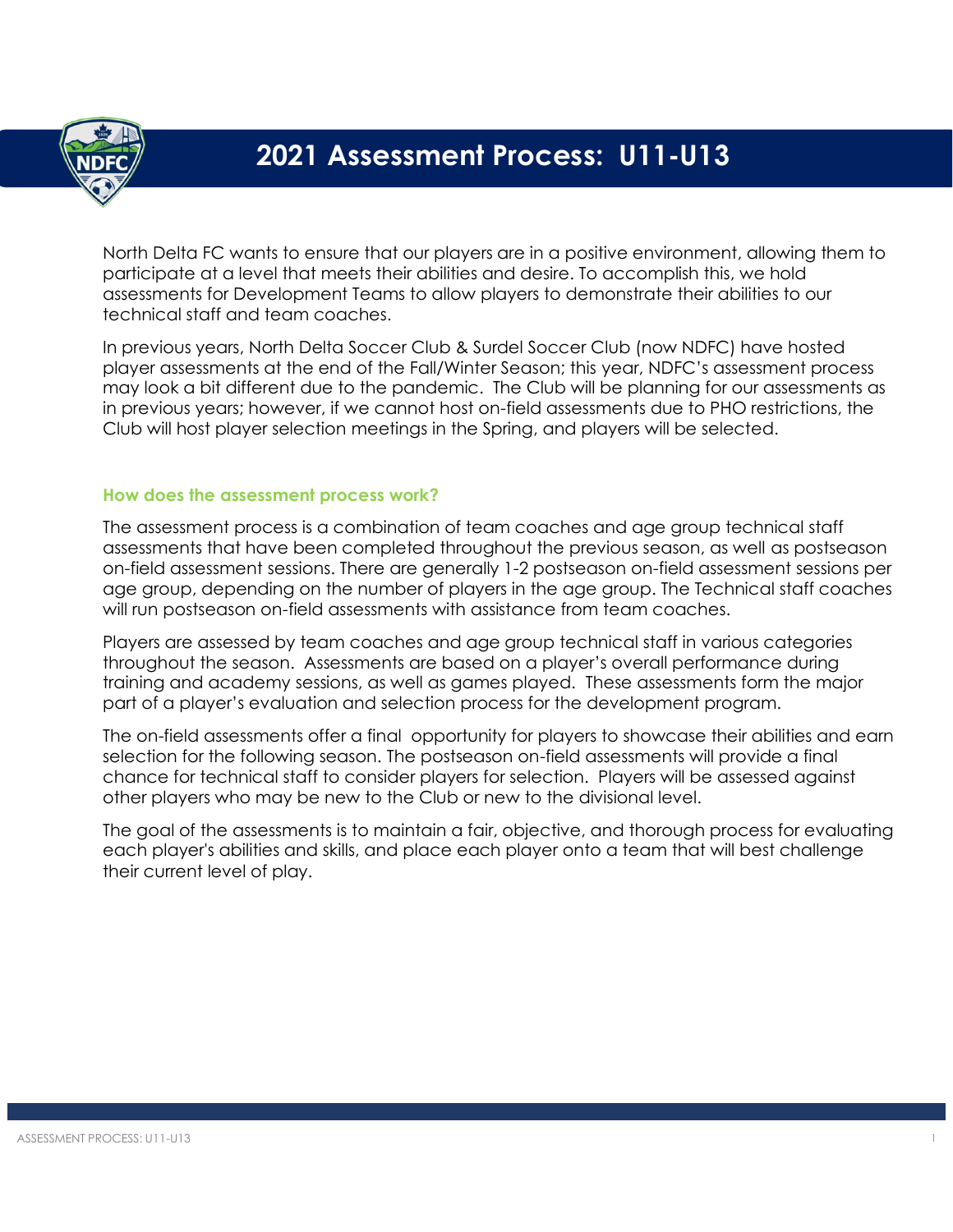

## **How do I register for the on-field assessments?**

- ⇒ **Step 1:** Development and Club level players currently registered for the Fall/Winter Season 2020/2021 who are interested in playing in the Development Program for the following season must complete the [Player Assessment Form](https://forms.gle/TQqpAuJSXs2MaDZ6A) **by January 20, 2021**. This form will collect information that will assist us in planning for the next season and will also provide information to the Club in the event that we cannot host on-field assessments.
- ⇒ **Step 2:** All players will be notified via email when registration opens for on-field assessments. Players can register online on our website and pay the \$15 assessment fee; registrations must be completed by midnight the night before the first assessment. Players must ensure they enter the correct email address on the registration, as it will be used for further communication about team placement.

If we are able to host on-field assessments in March, registration may open as late as February/early March.

# **Where can I find the assessment schedule?**

To view the assessment schedule, click [HERE.](https://www.northdeltafc.com/assessment-schedule-1)

# **What if players don't register for assessments but want to be considered for a Development Team?**

Unfortunately, if players are not registered, they will not be considered for a Development Team and will be placed (if registered) on a Club/Recreational Team.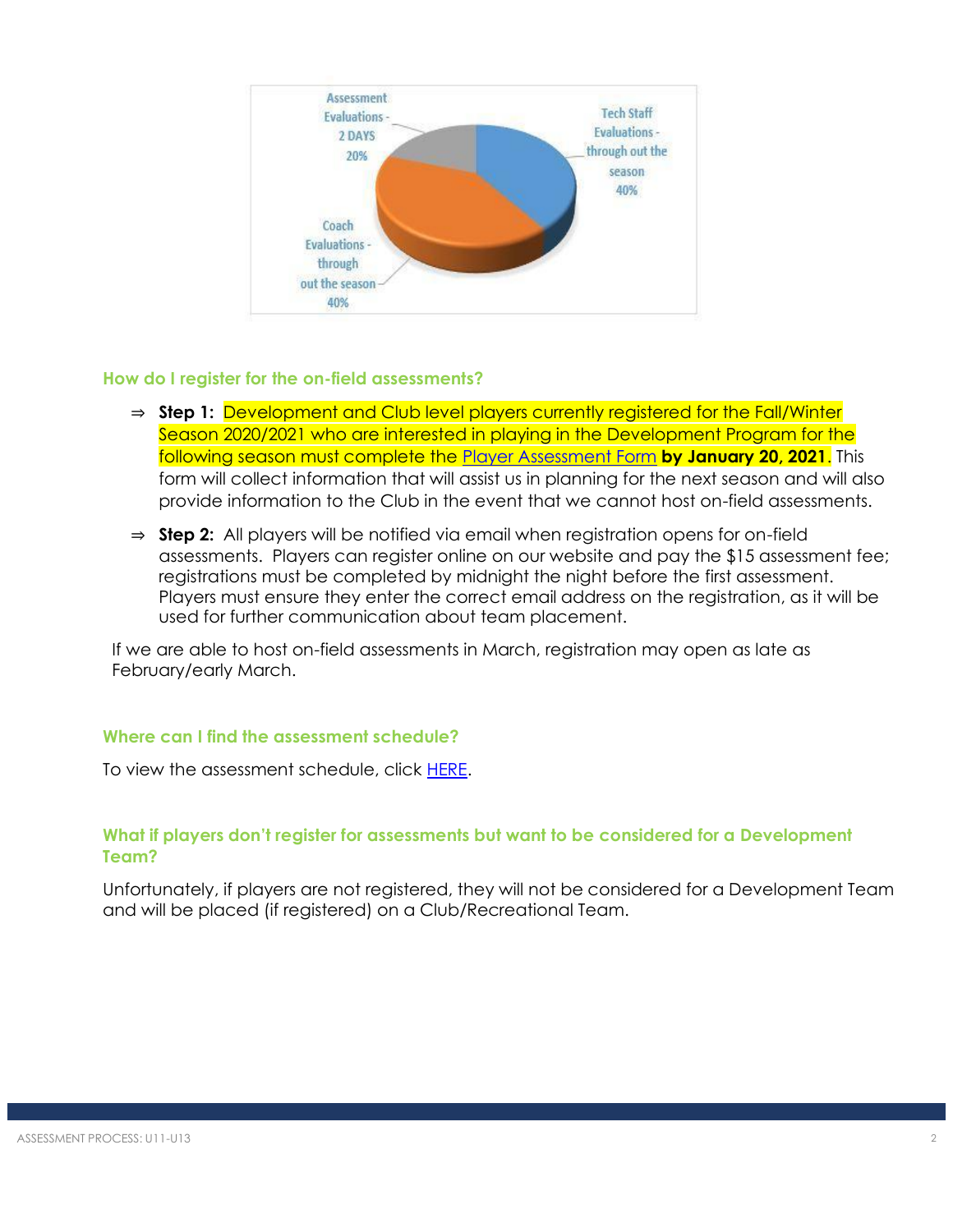#### **What if a player cannot attend the on-field assessments?**

A player that has to miss assessments due to injury, illness, or other valid reasons, must contact [td@northdeltafc.com](http://td@northdeltafc.com/) to arrange an alternative means of assessment. They are still required to register for assessments, and must contact our technical staff for permission to miss an assessment date and be considered for a Development Team.

#### **Do parents need to attend a parent meeting for the assessment process?**

Yes, there will be a mandatory parent information meeting (at the field) at the beginning of the first day of assessments. Parents will have an opportunity to ask questions at this meeting. For further information on the parent meeting, please check the assessment schedule.

#### **Who selects the rosters after the on-field assessments have been completed?**

At the conclusion of the final assessment, the Development Head Coach, in consultation with the Club's Technical Staff, will have a player selection meeting, and rosters will be finalized.

## **What is a player selection meeting?**

The Development & Club level Coaches will have a Player Selection Meeting with the Technical Staff to select players for Development Teams. The Technical staff will have the final approval on the selection of players to ensure that selections are accurate. The Club is confident that the ongoing assessment of players throughout the season by our Team Coaches and Technical Staff can properly place like-minded players at their appropriate skill level while ensuring a fair and transparent process.

# **When will the email invites be sent out?**

The timeline to receive an invitation email will be within 7-10 days of the final on-field assessment day unless otherwise noted. Email invites will go out simultaneously to all players in Division 1 and 2.

#### **When will the regret emails for players who have not made the team be sent out?**

The timeline to receive a regret email will be within 7-10 days of the final on-field assessment day. In some instances, these players may get an opportunity to be invited to a Development Team if players decline the offer for a spot on a Development Team.